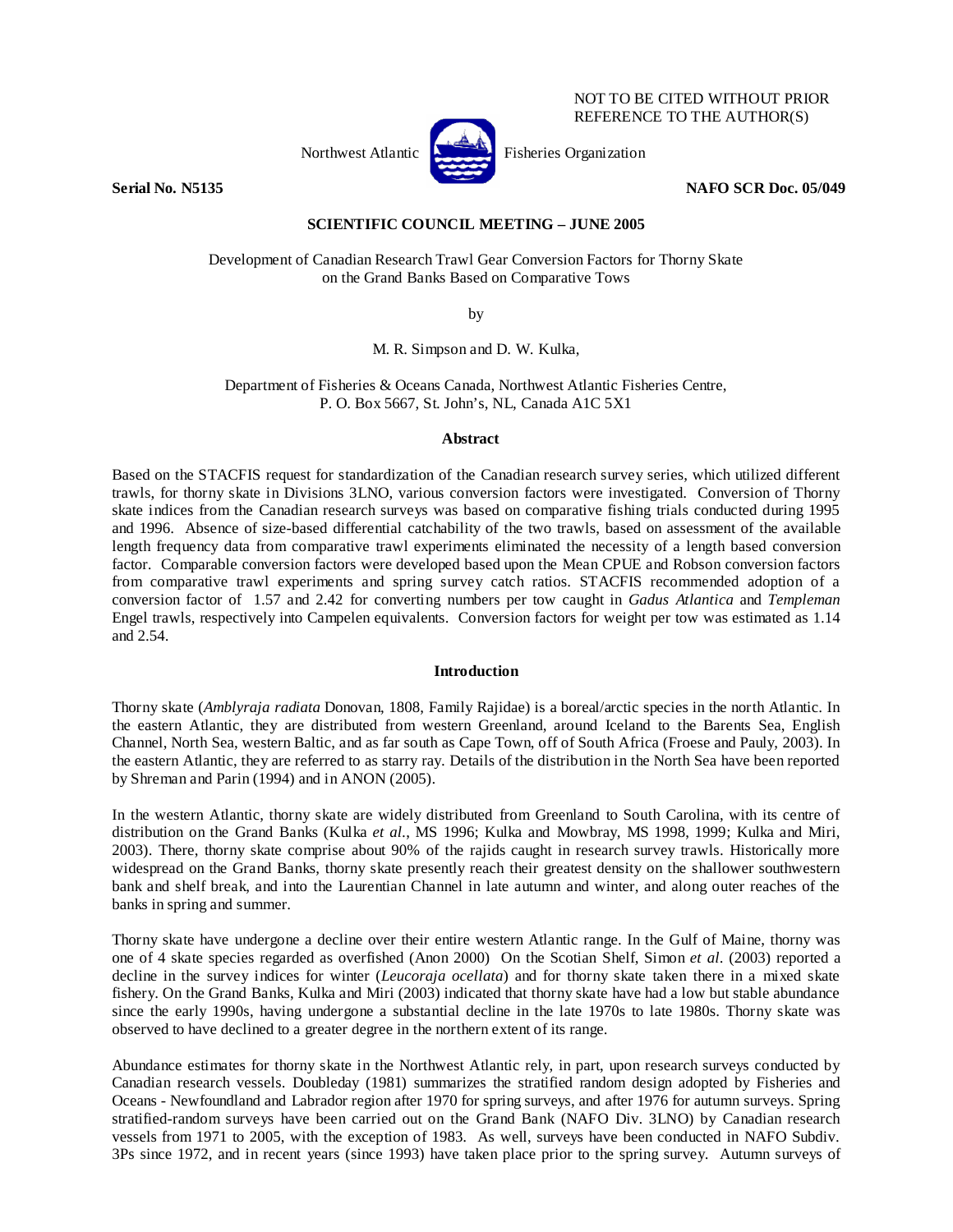NAFO Div. 3L began in 1981, and then commenced for Div. 3NO in 1990. Subdiv. 3Ps is not surveyed in the autumn. While stratified survey design has remained constant over time, both inshore and deepwater strata have been added to the survey area in recent years (beginning in 1993), along with modifications to some of the original strata. Both surveys use the same random stratified sampling protocol and the same gear logistics. A summary of early modifications can be found in Bishop (1994). However, in 1995, the Engel 145 High lift otter trawl employed on the *Gadus Atlantica* and *Wilfred Templeman*, was replaced with the Campelen 1800 shrimp trawl for operation on the *Teleost* and *Wilfred Templeman* for research vessel surveys in the region. The details of these gears have been described by McCallum and Walsh (1996).

It has been found that the Campelen trawl, for species previously examined, is more efficient in catching smaller fish (Warren, 1996; Warren *et al*., 1997). In order to maintain continuity for the time series, two sets of comparative fishing experiments were conducted for the major commercial species to derive factors by which catches prior to 1995 carried out with the Engel's trawl could be converted to values equivalent with those obtained with Campelen trawl (Warren, 1996; Warren *et al*., 1997).

For species of lesser commercial importance, no size based conversion factors were developed, therefore the time series prior to and after 1995 had been considered as distinct indices. In this paper, we develop a conversion factor for thorny skate using data from the comparative trawling experiments conducted in 1995/1996 to permit conversion of Engel trawl data into Campelen equivalents. In addition, a conversion factor based on adjacent years from the spring survey was also calculated.

#### **Material and Methods**

Details of the comparative fishing trials have been described in detail elsewhere (Warren, 1996; Warren *et al*., 1997). In both sets of experiments (*Gadus Atlantica* with Engel's *vs Teleost* with Campelen, *Alfred Needler* with Engel's *vs Wilfred Templeman* with Campelen) paired tows were conducted at the same time along parallel courses. It should be noted that Campelen trawls were only conducted for 15 minute, 0.8nm tows (new standard) while Engel tows were conducted for 30 minute, 1.8nm tows (old standard). As well, two experiments were required due to differences in the Engels trawl used prior to 1995 by the *Gadus atlantica* and the *Wilfred Templeman.* Numbers and weights of captured fish were recorded, and in some cases length measurements were also made on Thorny skate. There were 285 successful trawls reported over three trips for the *Gadus*-*Teleost* experiment and an additional 180 successful trawls reported for the *Templeman-Needler* experiment. Length frequencies for Thorny skate were only collected on 45 sets during the *Gadus-Teleost* experiment. During the *Templeman-Needler* experiment, 150 sets were sampled for length frequencies. Only eight of the sets were from paired trawls in which both vessels captured Thorny skate.

To develop a conversion factor for thorny skate, the relationship between the catch per unit of effort (CPUE) for the two trawl types needs to be established. A basic comparison of the ratio of the mean CPUE of the two trawls, which is equivalent to developing a ratio of the sum of the catches of the two vessels, is the simplest solution to develop a conversion factor. However more complex methods have also be investigated.

Robson (1966) proposed a multiplicative model to establish the relationship between the CPUE for two trawls which has been used extensively to model catch relationships in the northwest Atlantic (i.e. Gonzalez Troncoso. 2004; Paz *et al*., 2002).

$$
CPUE_{ij} = e^{\mu + t_i + h_j + \varepsilon_{ij}}
$$

where:  $t_i$  is the effect of the ship  $i$ 

 $h_i$  is the effect of the haul *j* 

 $\mu$  is the model parameter

 $\epsilon$  is the model error

A logarithmic transformation is performed in order to obtain a linear relationship:

$$
\ln(CPUE_{ij}) = \mu + t_i + h_j + \varepsilon_{ij}
$$

where the conversion factor was estimated as the vessel effect (*t*) from the GLM.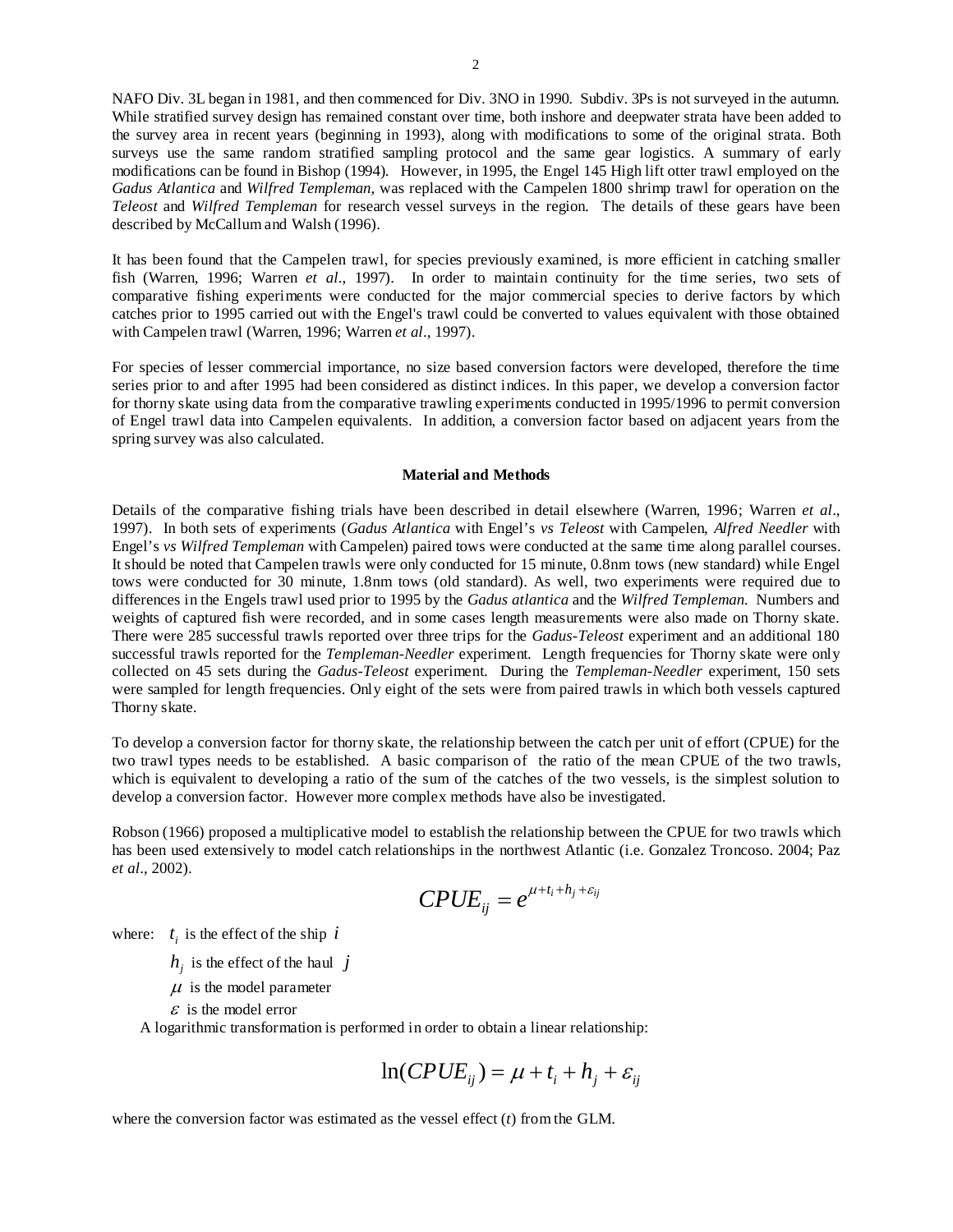In addition to the above conversion factors, a conversion factor was also derived from the knife-edge change in biomass and abundance over the time of the gear change, comprising an average of the 1996 and 1997 biomass and abundance estimates divided by an average of the same estimates for 1994-1995.

As well, previous efforts to develop conversion factors for trawls in the northwest Atlantic have used a multiplicative model, using the length distribution (Warren, 1996; Warren *et al*., 1997). For thorny skate, the paucity of length frequency distributions from paired comparative tows prevents the application of a full analysis using the multiplicative model. However the limited length frequencies were investigated to assess any pattern between the ratio of Campelen Catch to Engel catch by length group. As well, the historic length frequency patterns between gears were assessed.

In addition to the above analyses, conversion factors based on CPUE ratios and multiplicative models were investigated from comparative trawl experiments conducted in 1983 in NAFO Div. 3L (Gavaris and Brodie, 1984). These additional analysis were necessary to extend the thorny skate time series to 1971 since the *Wilfred Templeman* replaced the previous research vessel *A.T. Cameron*.

#### **Results and Discussion**

Average number/tow and average weight/tow for all successful sets are presented in Table1a which compares the efficiency between the Engel and Campelen trawls from the *Gadus atlantica/Teleost* and the *Alfred Needler/Wilfred Templeman* experiments. Similar comparisons between vessels in which only one vessel captured Thorny skate (Table 1b) or both vessels captured Thorny skate (Table 1c) are also presented. In all cases, the vessels equipped with the Campelen trawls (*Teleost* and *Wilfred Templeman*) captured significantly more Thorny skate than vessels equipped with Engel trawls (*Gadus atlantica* and *Alfred Needler*). This relationship between paired tows is illustrated in Fig. 1a and 1b for each experiment. The conversion factors based on simple catch ratios for each experiment are presented in Table 1a,b,c for both numbers and weights of thorny skate. Based on the average catch ratio, the conversion factor between the Campelen and Engel trawl for numbers caught would be 1.62 and 2.63 for converting *Gadus Atlantica* and *Templeman* Engel trawls respectively into Campelen equivalents (Table 1c). Similarly, the conversion factor for weight would be 1.78 and 2.77. It should be noted that the difference in conversion factors between the two experiments could reflect the differences in the original Engel trawls employed upon the *Gadus Atlantica* and *Wilfred Templeman* which had evolved into different gears (McCallum and Walsh, 1996) and as such had necessitated the two experiments. Alternatively, it may also reflect that the *Gadus atlantica* – *Teleost* comparison potentially reflects differences between vessels and trawls, while the *Wilfred Templeman* and *Alfred Needler* (being sister ships), comparison perhaps only reflects trawl differences.

Calculation of thorny skate conversion factors was also conducted using a multiplicative model (Robson 1966, Wilderbauer *et al*., 1998; Gonzalez Troncoso and Paz, 2003; Gonzalez Troncoso, 2004). Based on this model, the conversion factor between the Campelen and Engels trawl for numbers caught would be 1.57 and 2.42 for converting *Gadus Atlantica* and *Templeman* Engel trawls respectively into Campelen equivalents. Similarly, the conversion factor for weight per tow was estimated as 1.14 and 2.54.

In addition to the above methods, a conversion factor was derived using the ratio of the average of the first two years of Campelen biomass and abundance to the last two years of Engel biomass and abundance. This yielded a conversion factor of 2.8 for biomass and 2.4 for abundance. With the change in survey trawls to the Campelen trawl in the autumn of 1995, most teleost species captured by that gear were observed to have a smaller average size compared to those caught by Engel gear. Thus, a size based Engel to Campelen conversion is required to standardize the two series for those species. However for thorny skate, comparing the last year when Engel gear was used to the first year of Campelen usage, average weight (biomass/abundance) is very similar over all Divisions (Fig. 2). For thorny skate, it appears that there is no break across survey gears in terms of mean weight. This is expected given that Campelen gear appears to catch ~2.8 times more weight per tow than Engel, and 2.4 times more skates in numbers than the latter trawl.

In addition, comparison of the raw length frequency distributions, from the paired trawls, indicates that both gears sampled a similar length distribution of thorny skate (Fig. 3a, 3b). However, it should be noted that during the paired tows that only eight paired sets were used in the creation of the length frequency distribution. In most cases, the length frequency was derived from sets in which one vessel captured no skates, therefore the trawls potentially are sampling different distributions. A limited length frequency distribution, from only paired surveys trawls in which both species captured thorny skate is presented in Fig. 4. There is no significant difference between these length frequency distributions ( $ks = 0.07$ , *P*-value = 0.6519). Unlike previous comparative trial analyses (Warren, 1996; Warren *et al*., 1997), the gradual and continuous decline in the catch ratio over a wide range of lengths was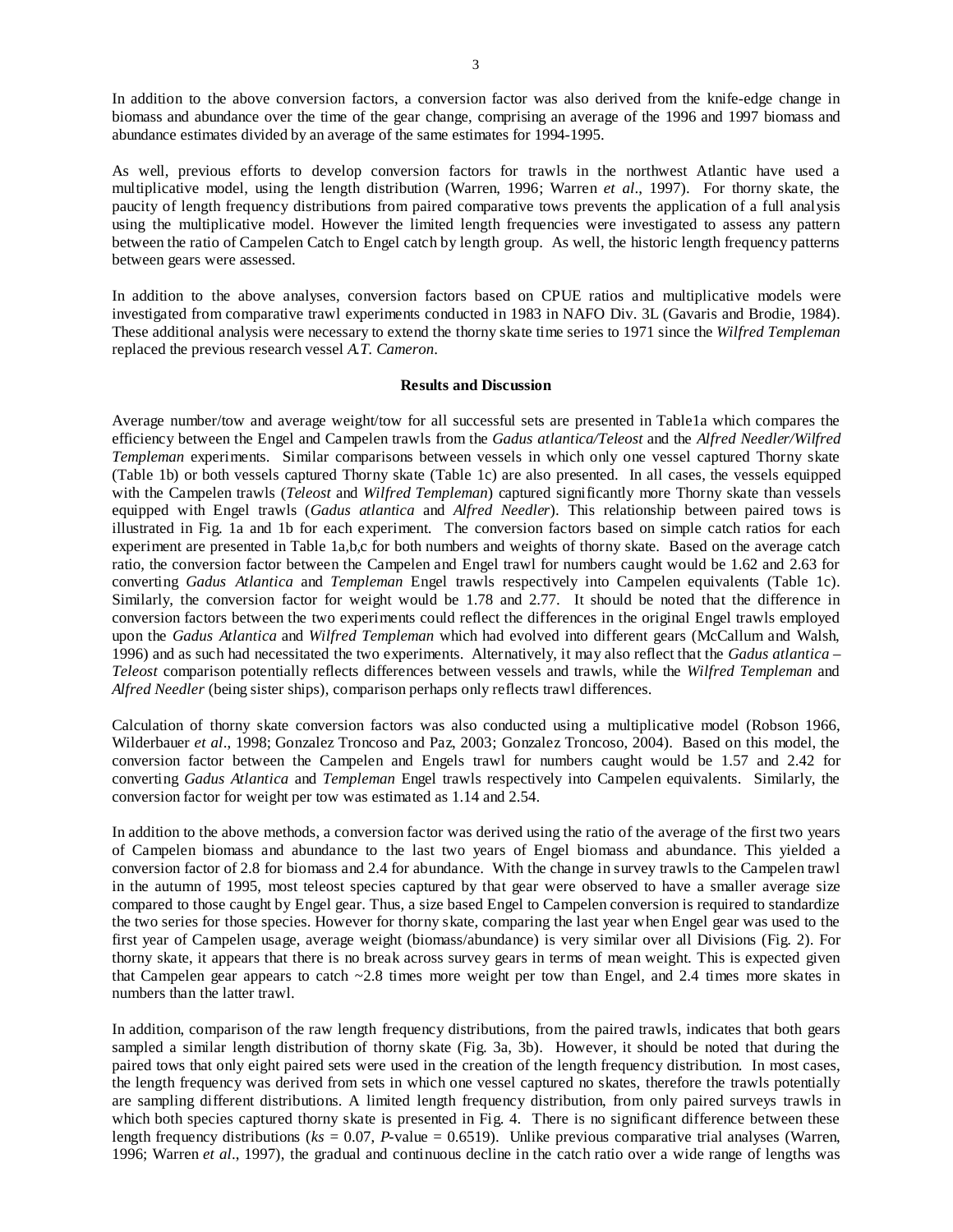not observed (Fig. 5). Furthermore, visual inspection of the historic length frequency distributions (Fig. 6) indicates that there is no apparent discontinuity between the length frequencies before and after the gear change.

A total of 70 paired trawls were available to compare the catch efficiency *A.T. Cameron* and the *Wilfred Templeman*. Comparison of the average number/tow and average weight/tow for all successful sets are presented in Table 2. Similar comparisons between vessels in which only one or both vessels captured thorny skate are presented. Only 28 paired tows were completed in which both vessels captured thorny skate during the comparative trials. Figure 7 shows the relationship between the *A.T. Cameron* and the *Wilfred Templeman* of ln transformed thorny skate catches. Based on the basic mean CPUE ratio, the *Wilfred Templeman* appears to capture slightly fewer skate (~94%) than the previous vessel the *A.T. Cameron*. As well, in the comparative tows the *Wilfred Templeman* caught only 64% of catch by weight during the paired tows than the *A.T. Cameron.* However, conversion factors based upon the multiplicative model indicated that there was no significant difference between the paired trawls in which both vessels captured skates and the conversion factor was 1.2 for numbers and 1.05 for weight of skates caught between the vessels.

## **Conclusions**

Based on the STACFIS request for standardization of the two research survey series (Engel and Campelen) for thorny skate in Div. 3LNO, various conversion factors were investigated. Absence of size-based differential catchability of the two trawls, based on assessment of the available length frequency data from comparative trawl experiments eliminated the necessity of a length based conversion factor. Comparable conversion factors were developed based upon the Mean CPUE and Robson conversion factors from comparative trawl experiments and spring survey catch ratios. STACFIS recommended adoption of Robson's multiplicative model for conversion of thorny skate Engel trawl data from 1984 to 1995 to derive a standardized time series for thorny skate. Thorny skate converted and unconverted abundance indices for NAFO Div. 3LNO, are presented in Fig. 8a,b,c.

## **References**

- ANON 2000. Northeast Fisheries Science Center Report of the 30<sup>th</sup> Stock Assessment Workshop (30<sup>th</sup> SAW), Fall 1999. Woods Hole, MA: NOAA/NMFS/NEFC. NEFC Ref. Doc. 00-03. 477p.
- ANON 2005. Report of the Working Group on Elasmobranch. ICES Advisory Committee on Fishery Management. 242 p.
- BISHOP, C.A. 1994. Revisions and additions to stratification schemes used during research vessel surveys in NAFO Subareas 2 and 3. NAFO SCR Doc. 94/43. 10 p.
- DOUBLEDAY, W.G. 1981. Manual on groundfish surveys in the Northwest Atlantic. NAFO Sci. Counc. Stud. No. 2.
- FROESE, R., and D. PAULY (eds.). 2003. FishBase. World Wide Web electronic publication. www.fishbase.org version: 26 February 2003.

GAVARIS, S. and W.B. BRODIE 1984. Results of comparative fishing between the *A.T. Cameron* and the *Wilfred Templeman* during July-August 1983. CAFSAC Res. Doc. 84/41, 16p.

- GONZÁLEZ TRONCOSO, D. and X. PAZ. 2003. Testing methods for estimating the Factor Power Correction obtained from the comparative Fishing Trial: C/V *Playa de Menduíña* versus R/V *Vizconde de Eza*. NAFO SCR Doc. 03/5. Serial nº 4811.
- KULKA, D.W., E.M. DEBLOIS, and D.B. ATKINSON. 1996. Non traditional groundfish species on Labrador Shelf and Grand Banks – Skate. DFO Atl. Fish. Res. Doc. 96/98 29p.
- KULKA, D.W. and C.M. MIRI. 2003. The status of Thorny skate (*Amblyraja radiata*, Donovan 1808) in NAFO Divisions 3L, 3N, 3O, and Subdivision 3Ps. NAFO SCR Doc. 03/57, Ser. No. N4875. 100p.
- KULKA, D.W., and F.K. MOWBRAY. MS 1998. The status of thorny skate (*Raja radiata*), a non-traditional species in NAFO Divisions 3L, 3N, 3O and 3Ps. CSAS Res. Doc. 98/131 70 p.
- KULKA, D.W., and F.K MOWBRAY. 1999. An overview of the Grand Banks skate fishery. *In*: Case studies in the Management of Elasmobranch Fisheries. FAO Fish. Tech. Pap. R. Shotton (ed.). 378/1 47-73.
- McCALLUM, B.R. and S.J. WALSH. 1996. Groundfish survey trawls used at the Northwest Atlantic Fisheries Centre, 1971 to present. NAFO SCR Doc 96/50.
- PAZ, X., D. GONZÁLEZ TRONCOSO and P. DURÁN MUÑOZ. 2002. Comparative Exercise between the C/V *Playa de Menduíña* and the R/V *Vizconde de Eza* in the NAFO Divisions 3NO in May 2001. NAFO SCR Doc. 02/5. Serial nº N4603, 25 pp.
- ROBSON, D. S.. 1966. Estimation of the relative fishing power in individual ships. ICNAF, Res. Bull. 3: 5-14.
- SHREMAN, M., and N.V.X. PARIN. 1994. The deepest occurrence of the thorny skate *Raja radiata* in the northeastern Norwegian Sea. Vopr. Ikhtiol. **34**: 280-283.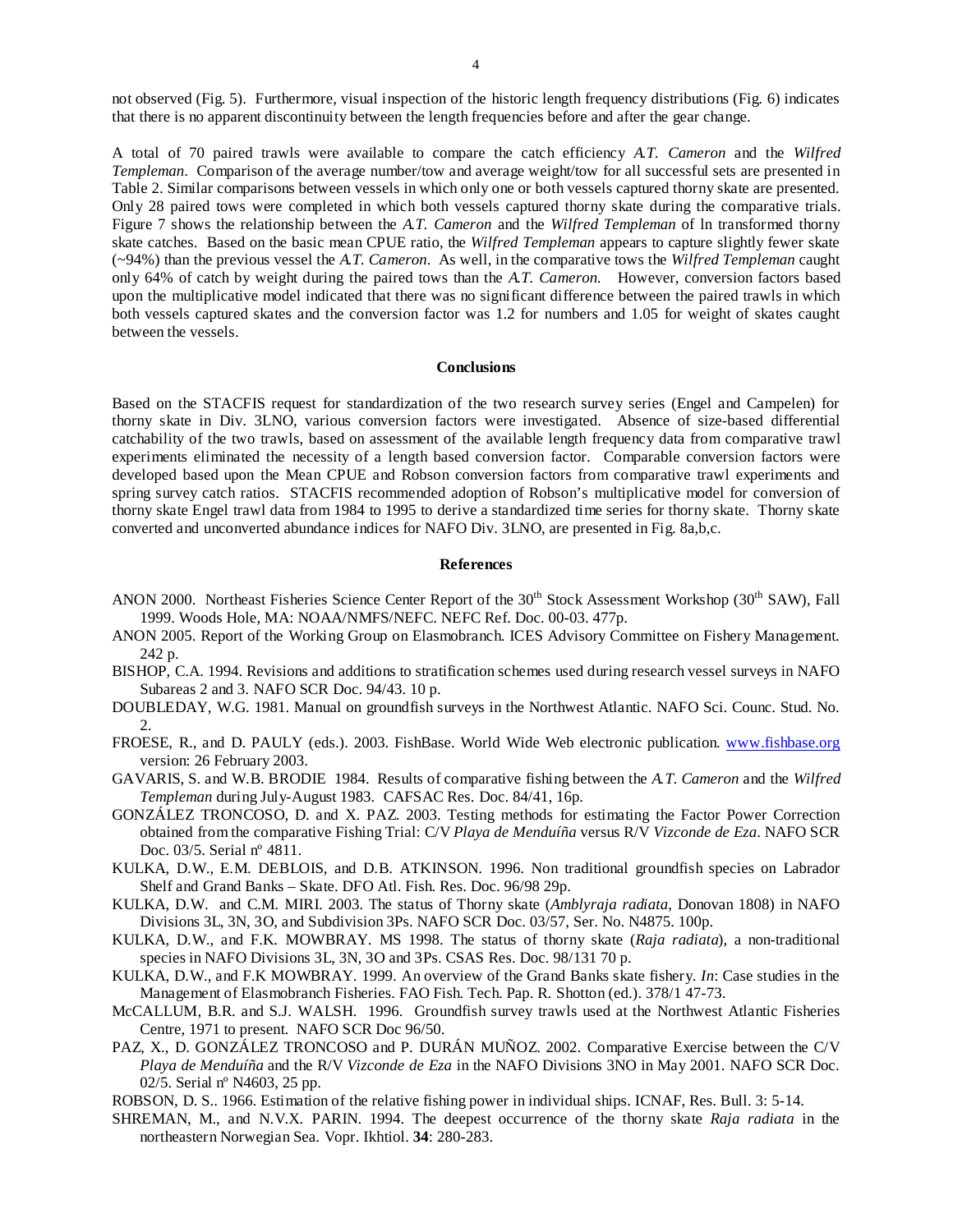- SIMON, J. E., L.E. HARRIS and T. L. JOHNSTON 2003. Distribution and abundance of winter skate, *Leucoraja ocellata*, in the Canadian Atlantic. DFO Res. Doc. 03/028 71p
- WARREN, W. G.. 1996. Report on the comparative fishing trial between the *Gadus Atlantica* and *Teleost*. NAFO Scr. Doc. 96/28.
- WARREN, W. G., W. BRODIE, D. STANSBURY, S. WALSH, J. MORGAN and D. ORR 1997. Analysis of the 1996 Comparative fishing trial between the Alfred Needler with the Engel 145 trawl and the Wilfred Templeman with the Campelen 1800 trawl. NAFO SCR Doc. 97/68.
- WARREN, W.G.. 1997. Report on the comparative fishing trial between the *Gadus Atlantica* and *Teleost*. NAFO Sci. Coun. Studies, 29: 81-92.
- WILDEEBAUER, T.K, R.F. KAPPENMAN and D.R. GUNDERSON 1998. Analysis of fishing power correction factor estimates from a trawl comparison experiment. N. Am. J. Fish. Manage, 18:11-18.

|                              |       | Average       |          |  |
|------------------------------|-------|---------------|----------|--|
| <b>Vessel</b>                |       | <b>Number</b> | Weight   |  |
|                              |       |               |          |  |
| Gadus Atlantica(Engel)       |       | 6.539173      | 10.799   |  |
| Teleost(Campelen)            |       | 11.12324      | 19.68838 |  |
| $n = 284$                    | Ratio | 1.70          | 1.82     |  |
| Alfred Needler(Engel)        |       | 7.661111      | 14.72339 |  |
| Wilfred Templeman (Campelen) |       | 21.09944      | 42.49168 |  |
| $n = 180$                    | Ratio | 2.75          | 2.89     |  |

Table 1a: Average catch of Thorny skate by vessel during comparative trawls. All sets.

Table 1b. Average catch of Thorny skate by vessel during comparative trawls. All sets in which ONE vessel captured Thorny skate.

|                             |       | Average       |          |  |
|-----------------------------|-------|---------------|----------|--|
| <b>Vessel</b>               |       | <b>Number</b> | Weight   |  |
| Gadus Atlantica(Engel)      |       | 7.034564      | 11.6171  |  |
| Teleost(Campelen)           |       | 11.96591      | 21.17992 |  |
| $n=264$                     | Ratio | 1.70          | 1.82     |  |
| Alfred Needler(Engel)       |       | 8.512346      | 16.35932 |  |
| Wilfred Templeman(Campelen) |       | 23.44382      | 47.21297 |  |
| $n=162$                     | Ratio | 2.75          | 2.89     |  |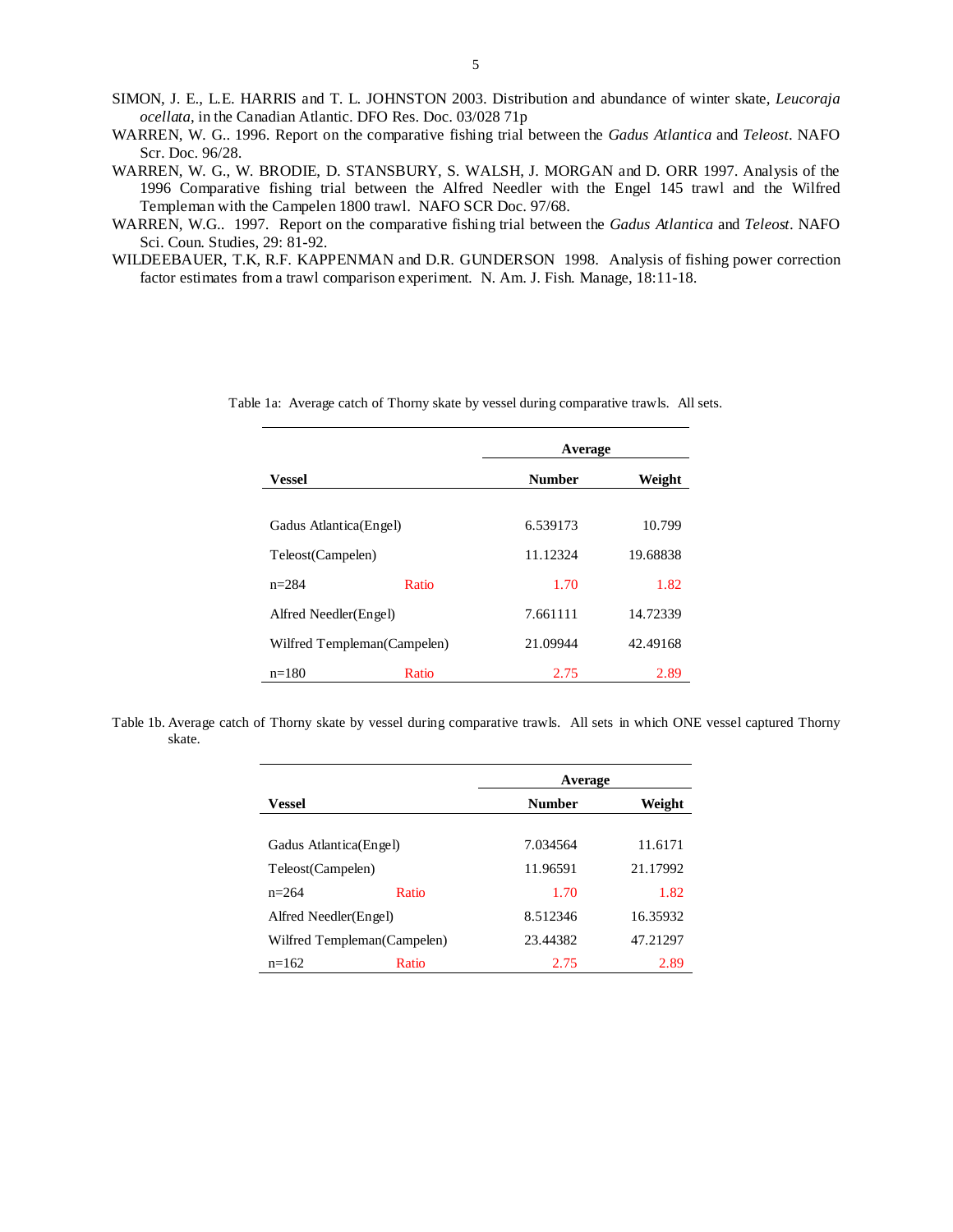Table 1c. Average catch of Thorny skate by vessel during comparative trawls. All sets in which BOTH vessels captured Thorny skate.

|                              | Average       |          |  |
|------------------------------|---------------|----------|--|
| Vessel                       | <b>Number</b> | Weight   |  |
| Gadus Atlantica(Engel)       | 10.17685      | 16.82418 |  |
| Teleost(Campelen)            | 16.54545      | 29.9808  |  |
| Ratio<br>$n=176$             | 1.62          | 1.78     |  |
| Alfred Needler(Engel)        | 12.14159      | 23.38    |  |
| Wilfred Templeman (Campelen) | 31.92339      | 64.76639 |  |
| Ratio<br>$n=113$             | 2.63          | 2.77     |  |

Table 2. Catch of Thorny skate during comparative trawl experiments between the *A.T. Cameron* and *Wilfred Templeman*.

| Vessel                           |                | A.T. Cameron | Wilfred Templeman | Ratio |
|----------------------------------|----------------|--------------|-------------------|-------|
| All Sets, including zeros        |                |              |                   |       |
|                                  | Average number | 2.99         | 2.54              | 0.85  |
|                                  | Average weight | 4.14         | 2.36              | 0.57  |
|                                  | $\mathbf n$    | 70           |                   |       |
| One vessel with skate captures   |                |              |                   |       |
|                                  | Average number | 4.27         | 3.63              | 0.85  |
|                                  | Average weight | 5.92         | 3.37              | 0.57  |
|                                  | n              | 49           |                   |       |
| Both vessels with skate captures |                |              |                   |       |
|                                  | Average number | 6.29         | 5.89              | 0.94  |
|                                  | Average weight | 8.50         | 5.41              | 0.64  |
|                                  | $\mathbf n$    | 28           |                   |       |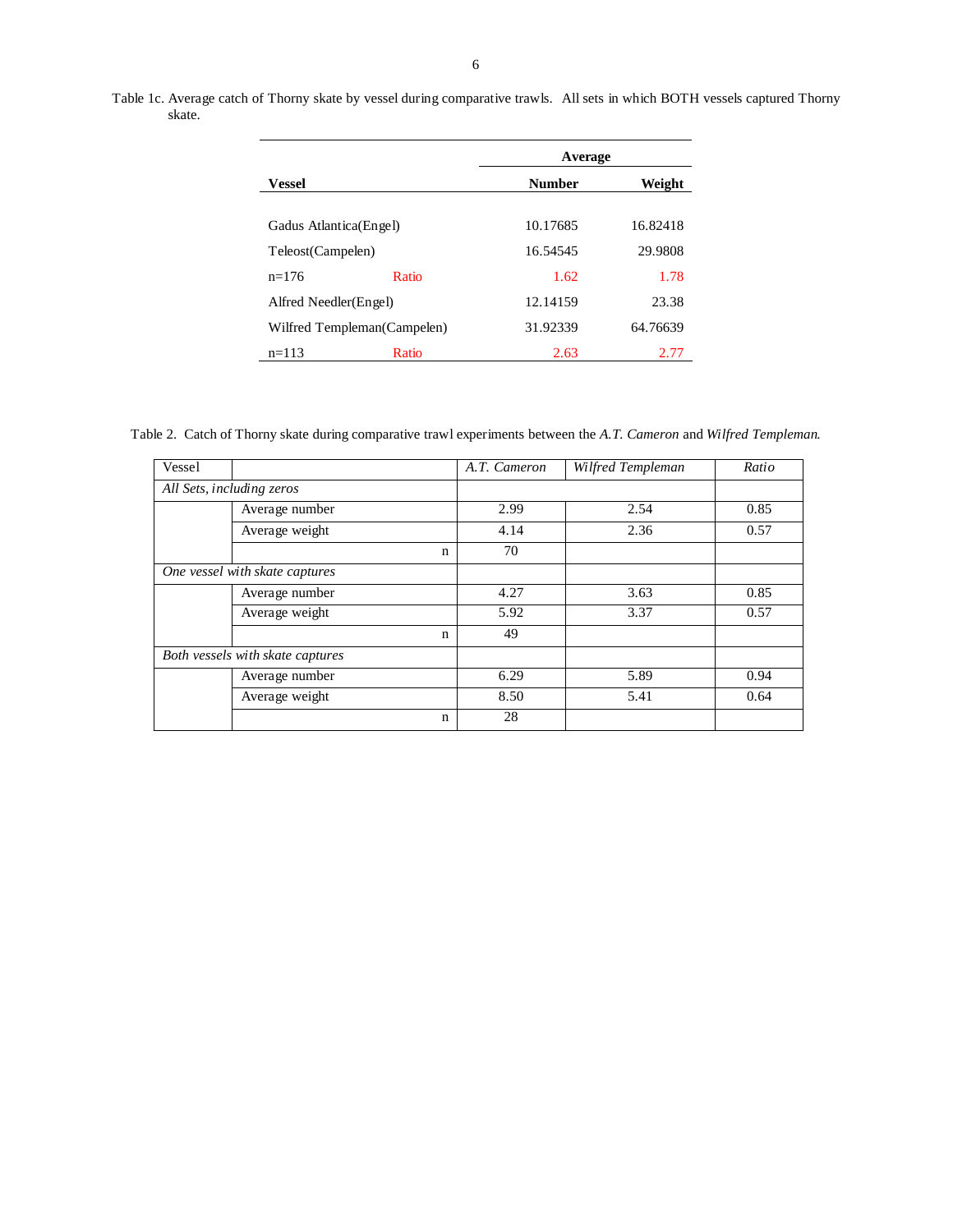

Fig. 1a. Scatterplot and linear relationship of paired comparative tows conducted by the *Alfred Needler* (Engel) and *Wilfred Templeman* (Campelen).



Fig. 1b. Scatterplot and linear relationship of paired comparative tows conducted by the *Gadus Atlantica* (Engel) and *Teleost*(Campelen).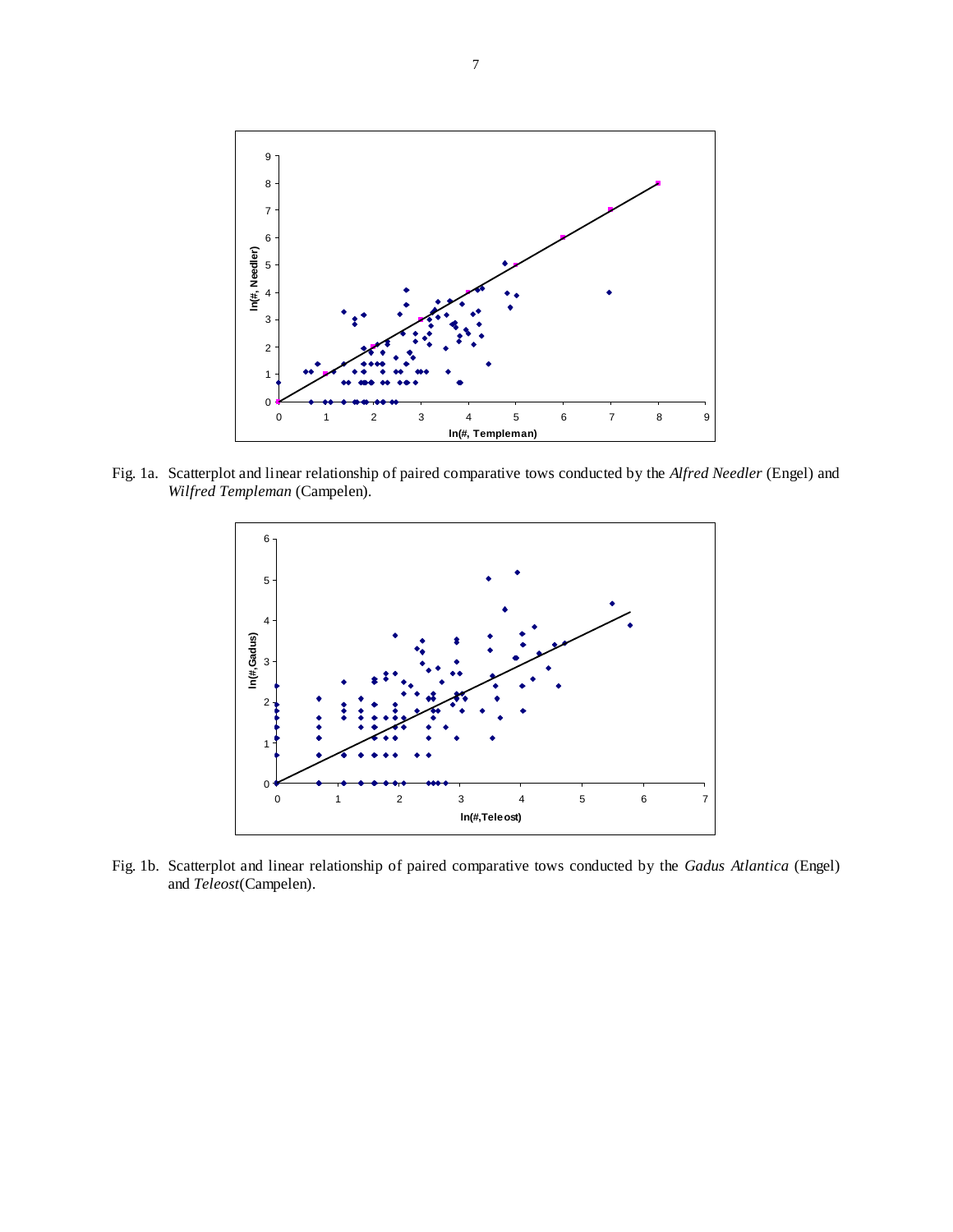

Fig. 2. Mean weight of thorny skate in spring (1971-2003) and autumn (1981-2003) surveys in NAFO Div. 3LNO and Subdiv. 3Ps.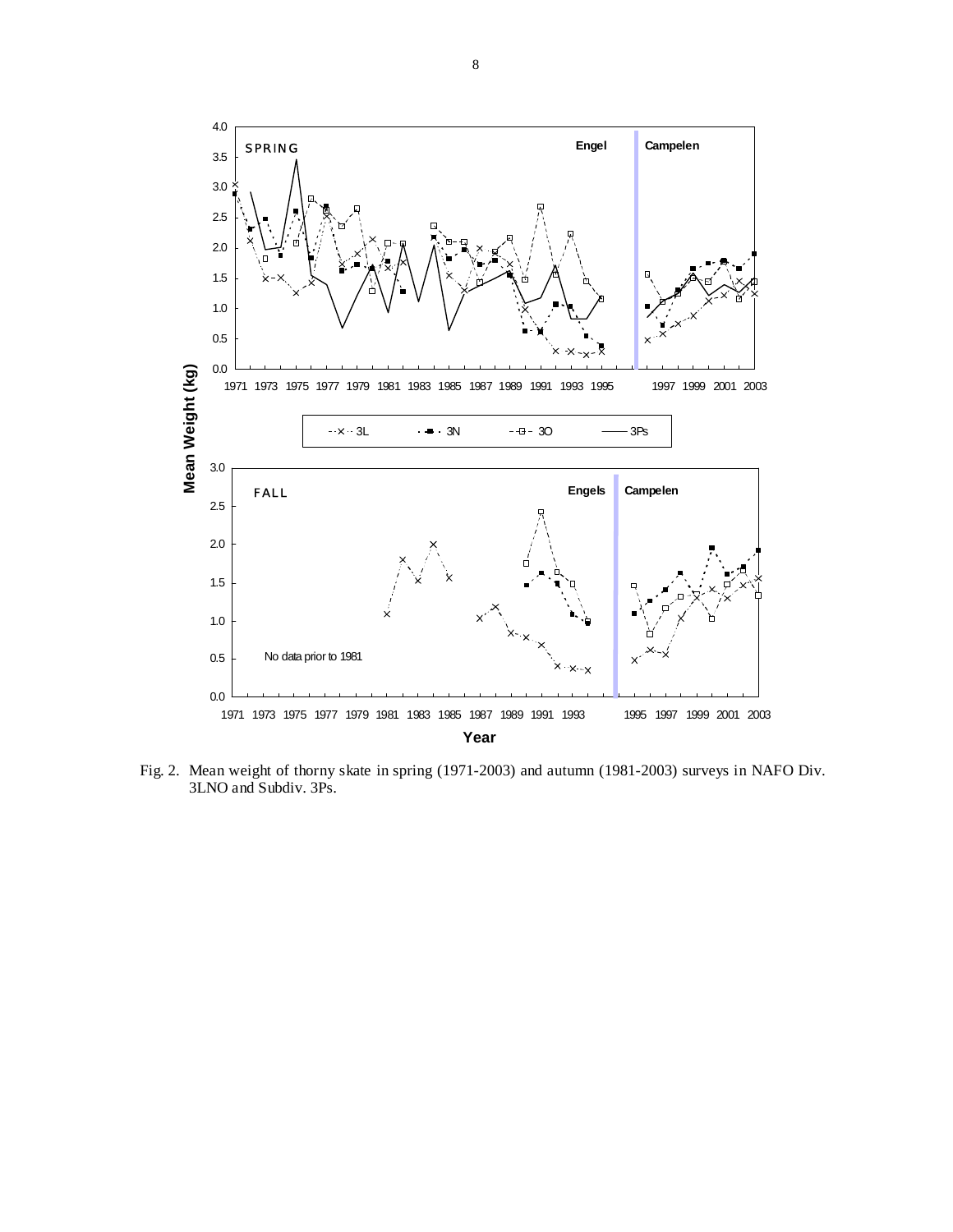

Fig. 3a. Observed length frequency of Thorny skate from comparative trawl experiments between the *Wilfred Templeman* and *Alfred Needler*.



Fig. 3b. Relative length frequency distribution of thorny skate from comparative trawl experiments between the *Wilfred Templeman* and *Alfred Needler*. Observed frequencies were adjusted for sampling intensity between the two trawl types.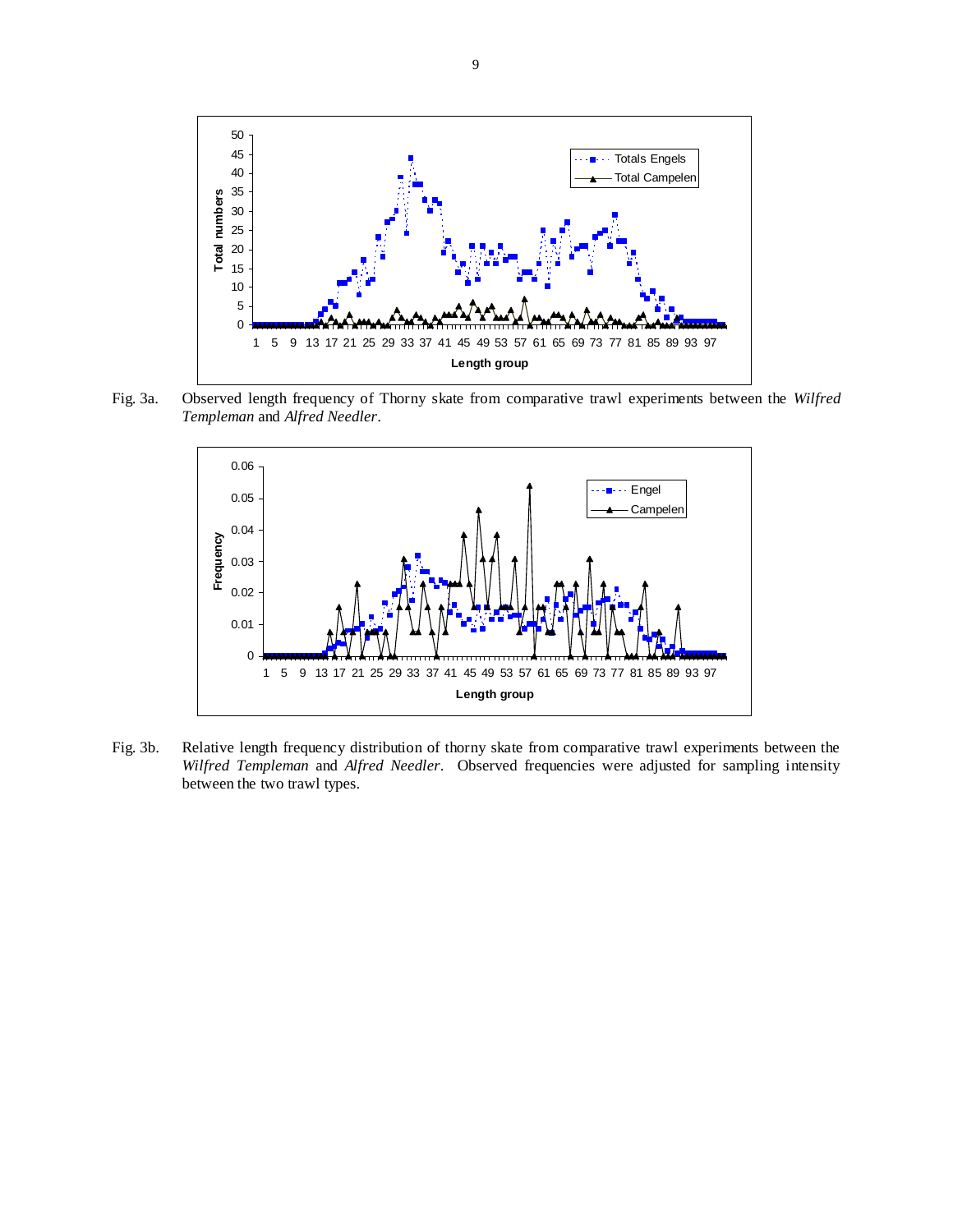

Fig. 4. Relative length frequency distribution of Thorny skate from comparative trawl experiments between the *Wilfred Templeman* and *Alfred Needler* in which BOTH vessels captured skate. Observed frequencies were adjusted for sampling intensity between the two trawl types.  $(ks = 0.07, P-value = 0.6519)$ 



Fig. 5. Ratio of Campelen catch/Engel catch for Thorny skate by length group from paired trawls in which both vessels captured skate.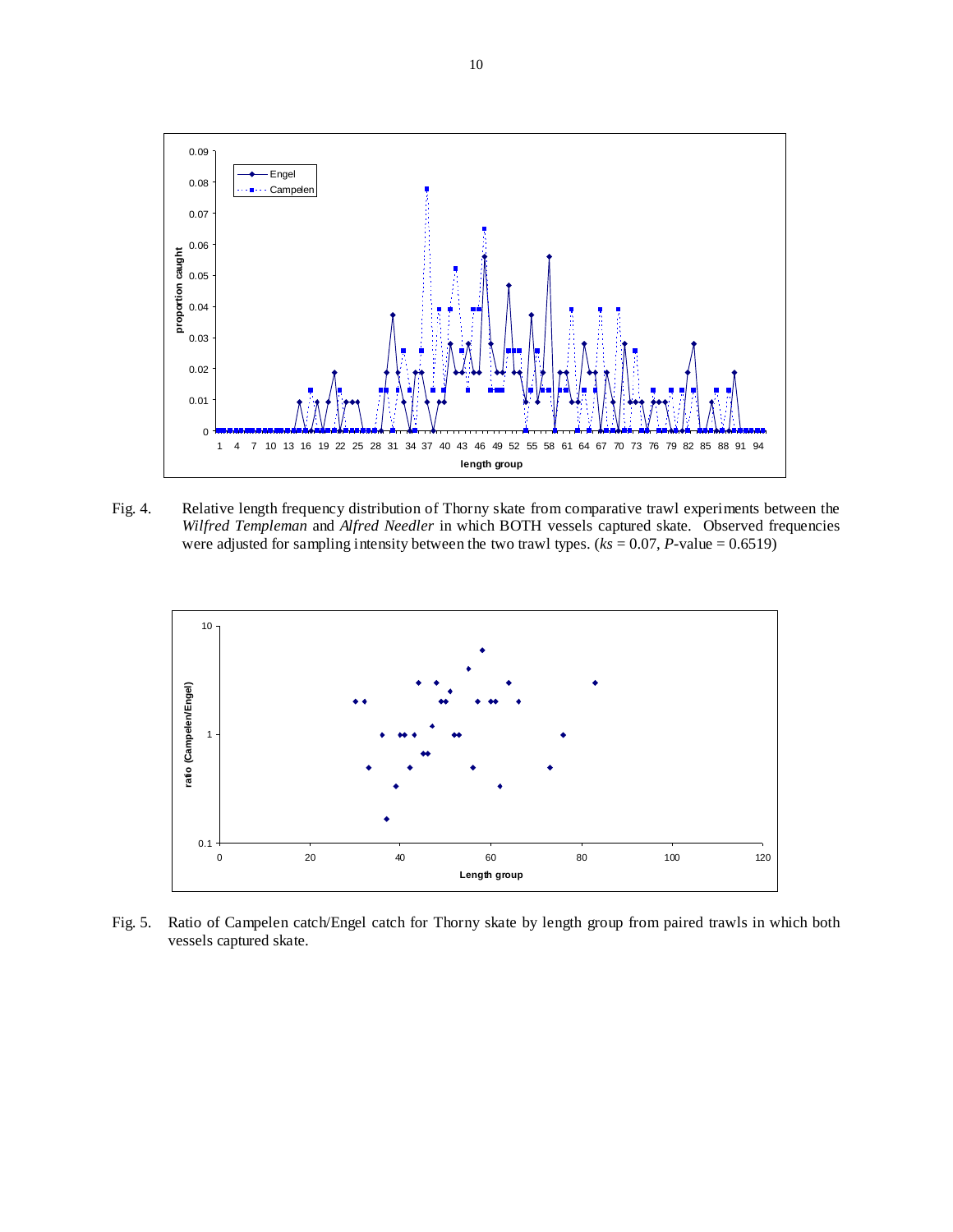

Fig. 6. Length frequencies of thorny skate caught by spring research vessel surveys in NAFO Div. 3LNOPs, 1986-2003. X-axis represents the lengths of skate in centimeters.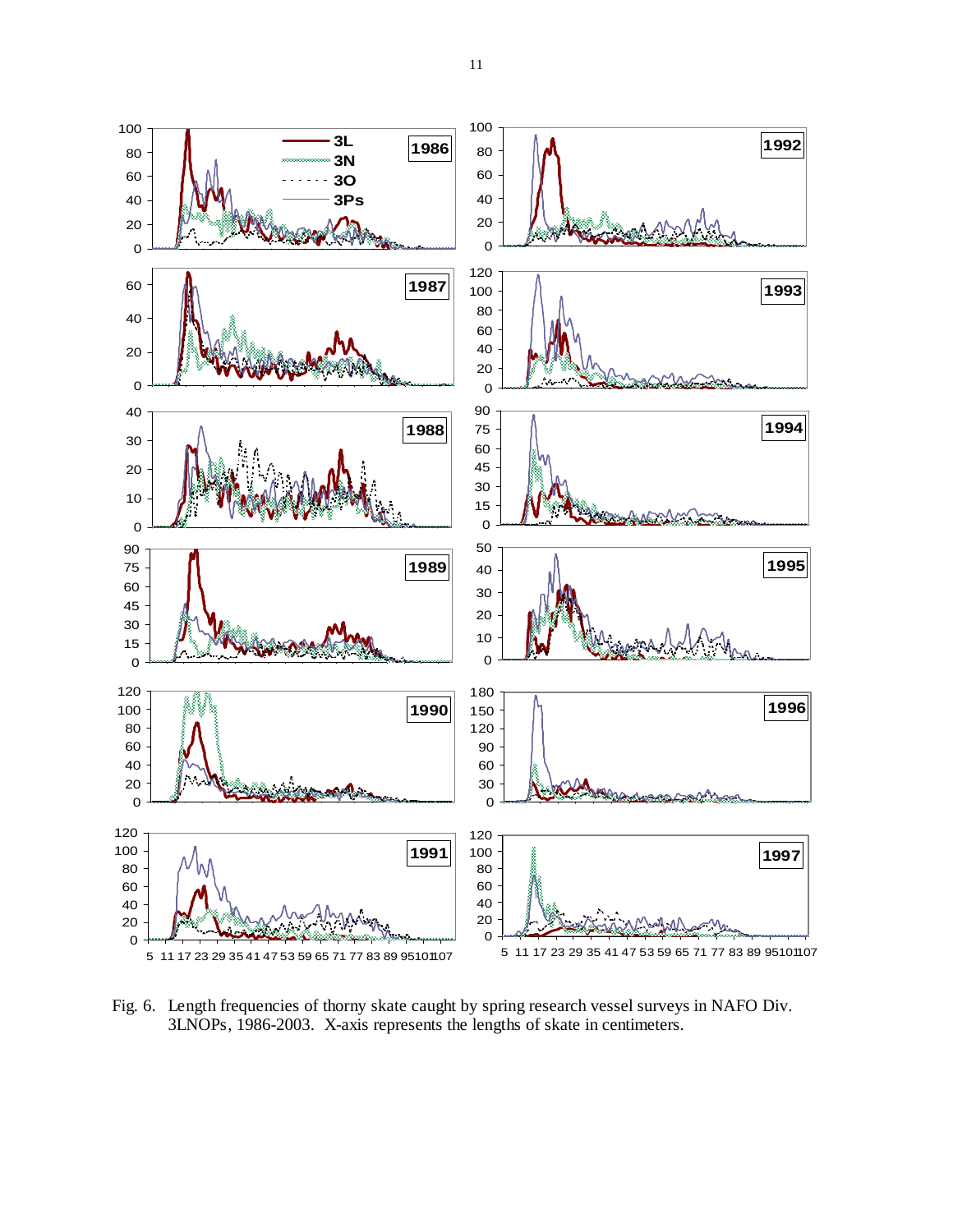

Fig. 7. Thorny skate in numbers (Top panel) and weights(Bottom panel) from paired comparative trawls between the *A.T. Cameron* and the *Wilfred Templeman*.